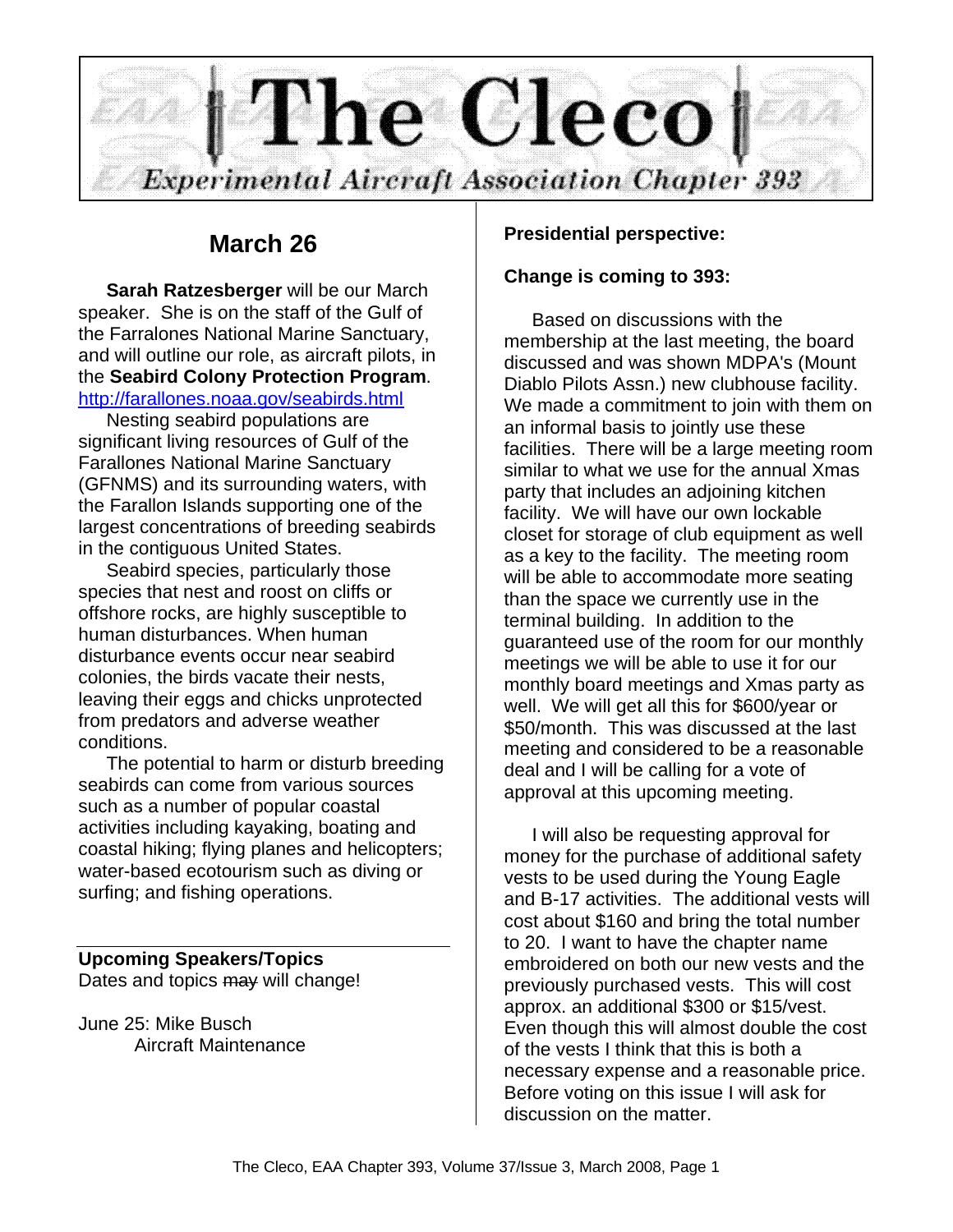As long as we are spending money, I have been asked by Bill Reining to get approval for the club to purchase a video projector so we don't have to keep borrowing one every time we have a speaker who wants to show a Power Point presentation or show a DVD. Last year Scot purchased one that he initially wanted the chapter to reimburse him for but he got so attached to it that he kept it. So we are still in need of our own. To address this need I'm asking for approval to spend up to \$1000 on one. That having been said, it is also possible that we might not need one after all. The MDPA folks are talking about installing a ceiling mounted projector with an audio system that we could use in the new facility.

On another topic, we will be having our first dinner meeting this month. Please join us for dinner and some hangar flying beginning around 6:30 in the terminal bldg. The menu this month is hot dogs with all the fixins, a vegi main course for those eating healthy, chili, baked beans, green salad, potato salad, cold soft drinks and water. We are asking for a \$5 donation to cover the food costs. So don't bother stopping for a fast food dinner before the meeting. Come and join us for some good old fashioned socializing.

And now for some news. Today I received my Eggenfellner E4, 160 Hp airplane engine. If I can manage to get it on its temporary engine mount I might just have it available to look at before this meeting. I could actually have it running in April and then I will definitely show it off at the next meeting. In the mean time I have to find a place to put it so I can get my car back into the garage.

## **Fly Outs Revitalized** by Scott Achelis

Fly-outs are usually scheduled on the Saturday following our regular monthly meeting. If the weather's not conducive for flying, the event is often postponed to the following Saturday. Watch for information regarding the Fly-outs that is sent via email from EAA.393.Flyouts@Gmail.com; and be sure to contact that web address and give us your email if you haven't been receiving Fly-out information.

#### **EAA 393 General Meeting Report** February 27, 2008

President Ken McKenzie opened the meeting with a welcome for members and guests.

#### **Announcements:**

Members were reminded to pay their dues.

Dick Sperling reported on Young Eagle plans. He noted a changing atmosphere in the Control Tower – they want to participate. YE events can now consider including tower tours – a big change. Reserve these dates for YE flights: April 19, June 21, September 13 and October 18.

On a recent trip he visited Vero Beach, FL, where Chap. 99 has their own hangar. They have YE flights the last Saturday of every month. Once a year they have an open house, with 300 to 400 attendees.

Bill McCoy, our membership chairman, announced that we will have our membership picnic in April.

Bill also will be going to Salt Lake City with a trailer to bring back his SparrowHawk (gyroplane).

Charley Daly, the CEO of the Pleasant Hill Chamber of Commerce attended to present our president, Ken McKenzie with a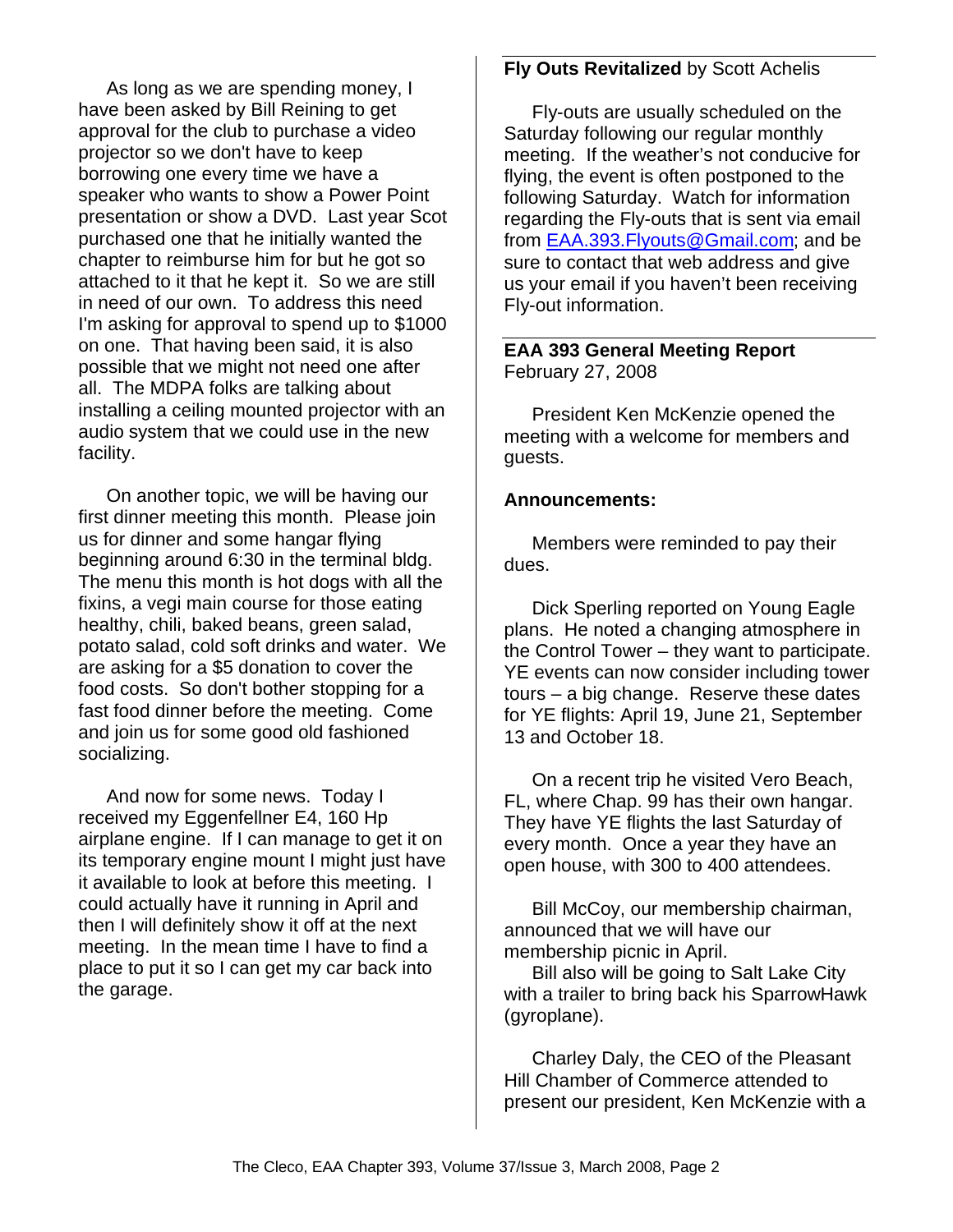plaque recognizing the Chapter's membership, and to thank us for joining.

Harvard Holmes, standing in for our Fly-Out coordinator, Scott Achelis, solicited fly out ideas for the upcoming weekend. [We went to Watsonville. – ed.]

Visitor introductions included Bill Ludwig at Buchanan, who has long offered Weighing and Balance services for aircraft; and Chuck Hill, a new EAA National member who is finishing up his PPL and is buying a Tecnam Bravo.

# **Presentation:**

Our VP, Bill Reining, introduced our speaker, **Max Trescott**, who had just been awarded the National Flight Instructor of the Year title. Max has written the definitive Garmin G-1000 guide, as well as other guides, and still has time to do real flight instruction.

Max is enjoying his recent recognition and is looking forward to the free trip to Oshkosh that is included. He recommends Oshkosh to all pilots.

Max began with an aside from his announced topic – the challenge of getting more pilots. We need to reverse the declining number of pilots. One issue is that 50% of pilots drop out of training before getting their license. We need mentors for pilots in training, like the AOPA program; pilots in training are 3x more likely to finish with mentoring. When we fly Young Eagles. we need to follow up and maintain contact with them.

There is a CFI shortage. The airlines have lowered hiring minimums down to 500 hours, in some cases 300 hours. This is sucking up CFIs before they have time to do much instructing. Cessna surveyed the Cessna Pilots Centers and found that they were short around 1000 CFIs. So become a CFI! http://www.nafinet.org/

For his main presentation on **Night Flying**, Max reminded us of our childhood memories of night time monsters under the bed or in the closet. "Kids have it right," says Max. There is a myth around flying circles that "the plane is the same." But the human factors are vastly different. Dark nights are the most dangerous. Gene Whit [longtime CCR flying instructor] required at least ¼ moon at night.

Our senses lie to us, but knowing that is not sufficient. Despite knowing that they lie, we cannot overcome them. Instrument proficiency does help.

Night flying can be done, but safe night flight requires: more careful planning, greater willingness to turn around, and an understanding of night time visual illusions. Night flight has a much higher accident rate. Night flight has its advantages, though. The lights can be beautiful, the cool air gives better performance, turbulence is less, and other aircraft are easier to spot.

Aspects of flight that are more difficult at night include: the preflight, finding the cockpit switches, taxiing, reading maps, spotting terrain and obstacles, dealing with poor cockpit lighting, navigating, finding fuel and other services, dealing with fatigue and circadian rhythms, increased likelihood of spatial disorientation, increased likelihood of VFR into IMC (10x more likely), greater difficulties handling emergencies, and difficulties with senses that lie to us.

As mentioned, the accident record is worse. Personal night flying is about 5% of all flying, but 21% of accidents occur at night. Even car accidents are more fatal at night. In the San Francisco Bay Area, there is fog at night. In the Bay Area, 44% of the fatal accidents occur at night. If you remove the experimental aircraft (no accidents), then 54% of accidents occur at night (compared with 21% nationally). Day accidents are 15% fatal, night accidents are 30% fatal.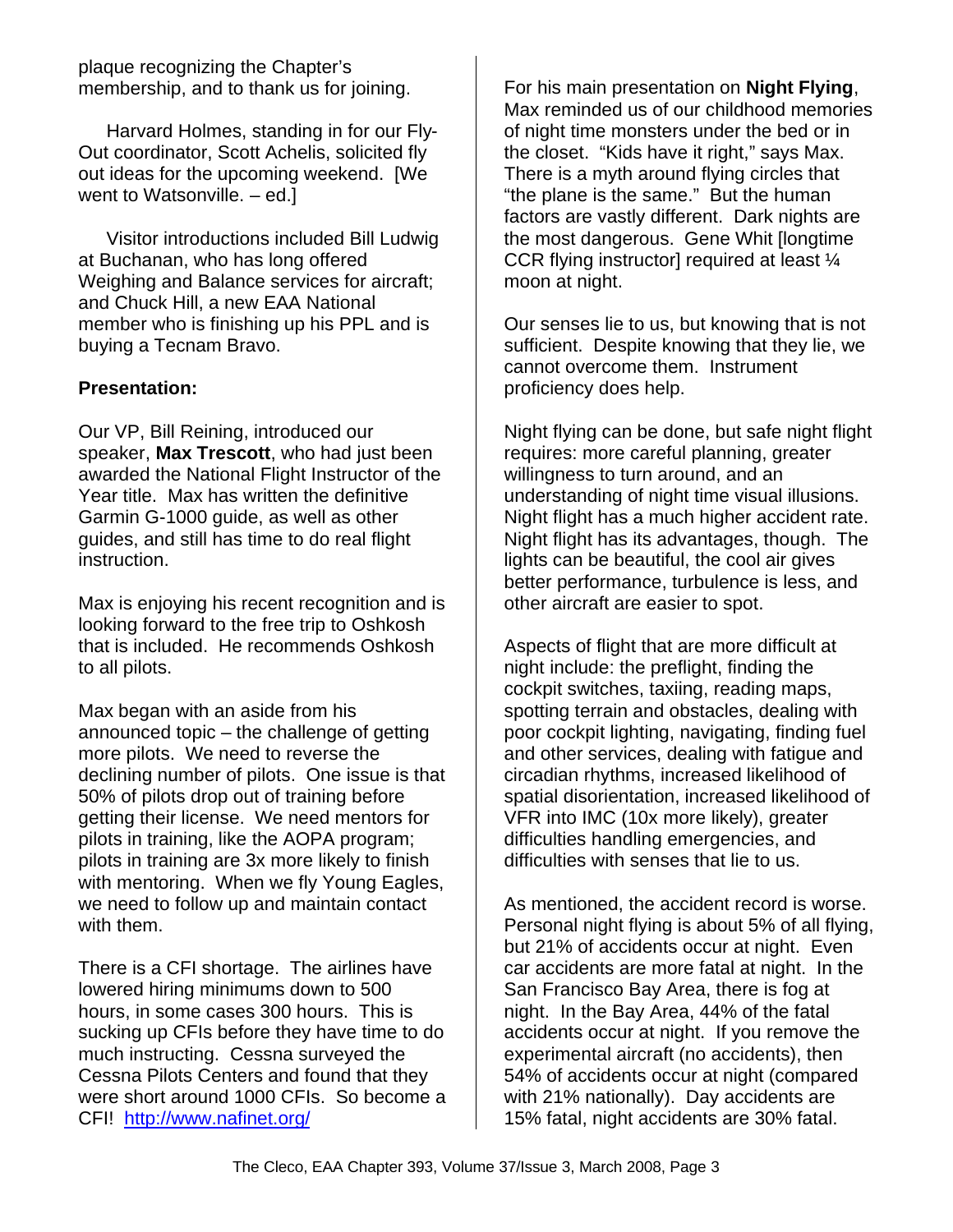For IFR, 66% of IFR accidents are at night, and 50% of IFR accidents are fatal. At night, non precision approaches are 5 times more likely to have an accident than precision approaches. Most night accidents occur during dark nights. VFR into IMC is 10 times more likely at night. 50% of these accidents occur at night, and 50% of these accidents are fatal.

When teaching night flying, the emphasis is on "legal vs. safe' and currency vs. proficiency. The requirements to fly at night in the US are a PPL with 3 hours night flight, a cross country, and 10 landings and takeoffs. In Canada, 10 hours of flight are required for a night rating.

"Civil Twilight" is when the sun is 6 degrees below the horizon. This is generally about 30 minutes after sunset.

Max recommends a "headlamp" from Costco for about \$20, which can be dimmed.

In teaching night flight, Max highlights the higher accident rate, he uses scenario training, and he covers approach illusions, including the "black hole" approach. He recommends the PAVE checklist: Pilot condition, Aircraft condition, enVironmental conditions, and External pressures. He recommends that you set personal minimums at home.

Your planning should include routing over airports, observing MEF and OROCA altitudes, and briefing passengers (e.g., no flash photography). On the ground beware of spinning props, they are impossible to see. If you fly over a ridgeline, make sure the lights beyond the ridge do not disappear as you approach the ridge. Most night VFR accidents occur during the approach to landing. Make sure to align yourself with the runway lights. In an electrical emergency, shed enough electrical loads to conserve enough power to ensure you can still use your radio to activate the runway lights upon reaching your destination.

Common VFR into IMC accident locations in the Bay Area are in the Livermore valley.

Resources for night flight include http://www.aopa.org/asf/publications/sa17.pdf (spatial disorientation) and http://www.whittsflying.com/

Key "takeaways" are that dark (moonless) nights are more dangerous and that there is a clear danger of CFIT.

Q: Cell phone use?

A: It's not legal in the air – FCC rule. Use your best judgment in an emergency.

Max has an upcoming **meeting with Ellen Tauscher** and asked for our concerns. Members felt the airport was not promoting small GA; but instead were promoting light jets and evicting people to make room for them; this was contrary to the community feedback at the airport planning meetings held over the last two years.

# **BREAK**

# **Discussion of MDPA Sublease**

We propose to sublease space from MDPA in the old Budget Rent-A-Car building (the original terminal building). See the various President's Perspectives for details. We have the money to do this for a while without raising dues. It would start at \$600/ year. Q: Will the current building go away? A: Keith Freitas (airport admin.) says no; Mike Bruno (Sterling) says yes.

Discussion of a pot luck dinner before meetings. This would be from 6:30 to 7:30 or so. Folks were generally in favor of this. We would have a donation jar. Costs of providing the food are expected to be around \$5 to \$7 per person. The discussion favored doing this every meeting if the experiment proves successful.

A dues increase may be necessary to support our better quarters with MDPA and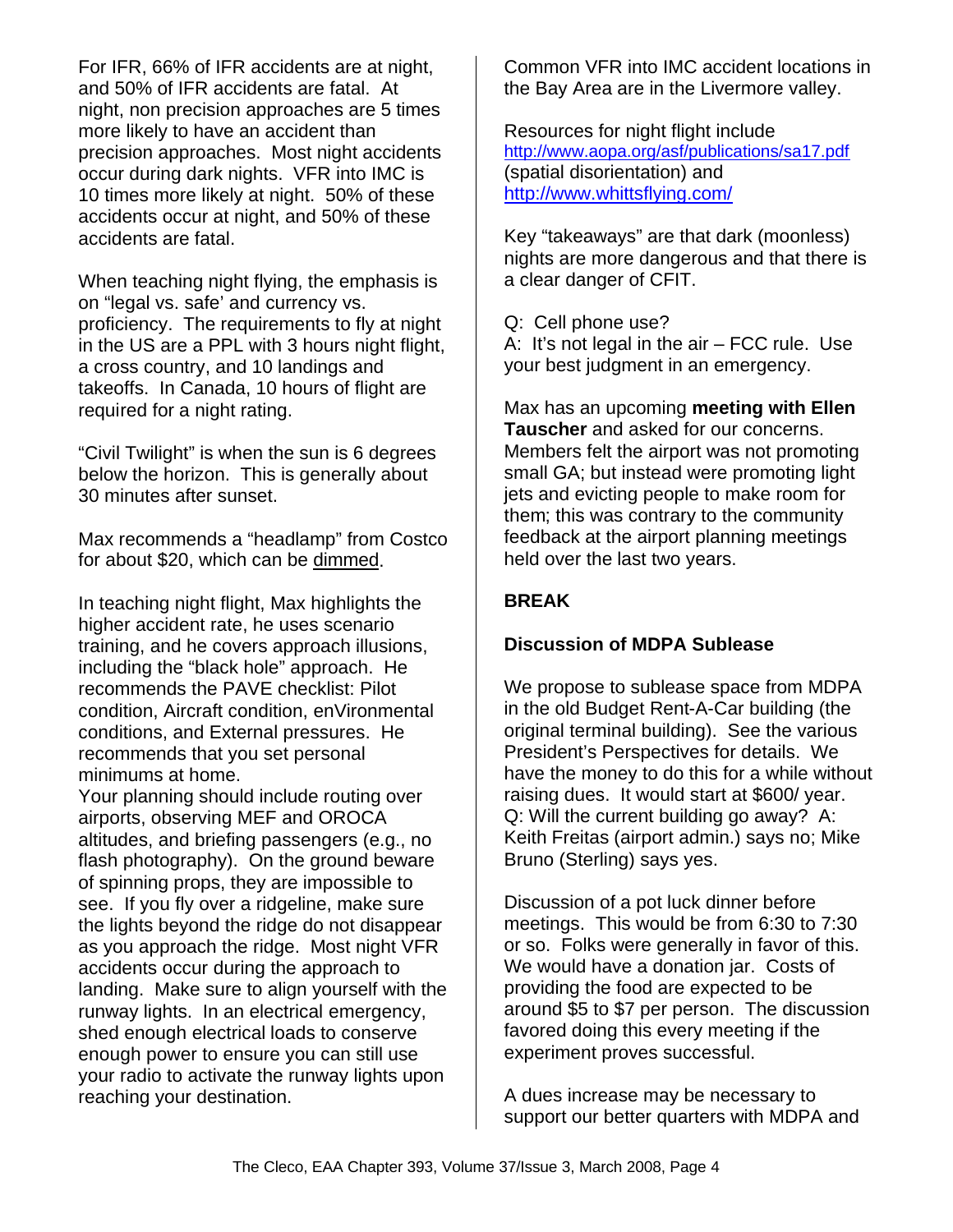perhaps defray some of the food costs. Other funding ideas might be to revive the monthly raffle.

# **EAA 393 Board Meeting Report**

February 5, 2008

Attending: Ken McKenzie, Bill Reining, Pete Mitchell, Harvard Holmes, Dick Sperling, Scott Achelis, Peter Degl'Innocenti, Rich Cunningham, Rick Bourgeois, Rob Hadley, Richard Roberts, Pat Miller (from MDPA).

1. Louis Goodell, Treasurer, reported via email \$1700.18 in checking and \$2648.71 in savings. He reports that we took in \$400.00 at last meeting (Feb. 27) which was for dues.

2. New member Rich Cunningham suggested that he would like to support the Chapter. In "real life" he's the Public Works Manager of the city of Albany. He would like to help with government affairs as they impact flying. He feels that land use and other issues will squeeze GA and that his experience and professional acquaintances would be effective on these issues. Attendees suggested several resources, including the California Pilots Association, Dave Evans (AOPA Airport Support Network), and Earl Lawrence at EAA. Scott Achelis noted that he has been the Chapter Representative to the county for the last 10 years, and still gets called occasionally. The Board members agreed that Rich be designated the Government Affairs Coordinator for the Chapter.

3. Bill Reining noted that our speaker for March 26 is Sarah Ratzesberger, who will brief us on seabird colonies in the Bay Area.

For subsequent speakers, Ken suggested we look for a "builder" oriented talk. Another possibility was John Toth, an AME. Other AMEs were noted. Mike Busch was mentioned as a speaker and the group agreed that he would be great. He gives maintenance talks professionally. There was discussion of how much we could pay

him. Dave Morss was suggested as a speaker – he's a DAR, a first flight pilot and Reno Racer. John Harmon of Harmon Rocket would be another great speaker. John lives in Bakersfield. Rob Hadley noted that his boss is a good friend of John Harmon. John LaNue could talk about building the Vickers Vimy; Scot Stambaugh is the contact here. Scot had John LaNue willing to speak, but schedules never worked out.

Bill Reining requested that the Board consider purchasing a video projector for our speakers. This would cost not more than \$1000.

4. Dick Sperling reviewed Young Eagle events. Our next event is April 19. We will assemble in the terminal building, do a briefing, keeping people away from the flight line, and then escort them out for their flights. Pat Peters questioned the move to Sterling for YE flights, as we would likely loose the fuel subsidy from PSA. Dick will follow up on the fuel issues with Sterling (Larry Rohrbacher).

Dick also noted that the Concord Tower staff would like to be involved in the Young Eagle program. This could also extend to the Boy Scouts. Tower tours might again be possible. We might also invite a monthly speaker from the Tower staff.

Dick reported on a visit to the Vero Beach EAA Chapter. The Chapter has an Aviation Day every year with lots of airplanes of different kinds. They charge admission of \$4 to \$6. It was discussed that Concord's Airport Administration wanted a large up front fee from us before they would sanction an event at the airport.

Dick asked if our YE pilots would donate their YE "points" to the Napa Chapter. They have a candidate for the school at Oshkosh.

5. Pat Miller, the president of MDPA attended. MDPA is now required to vacate the old west side building by March 16. They hope to be in the old original terminal building by the end of March.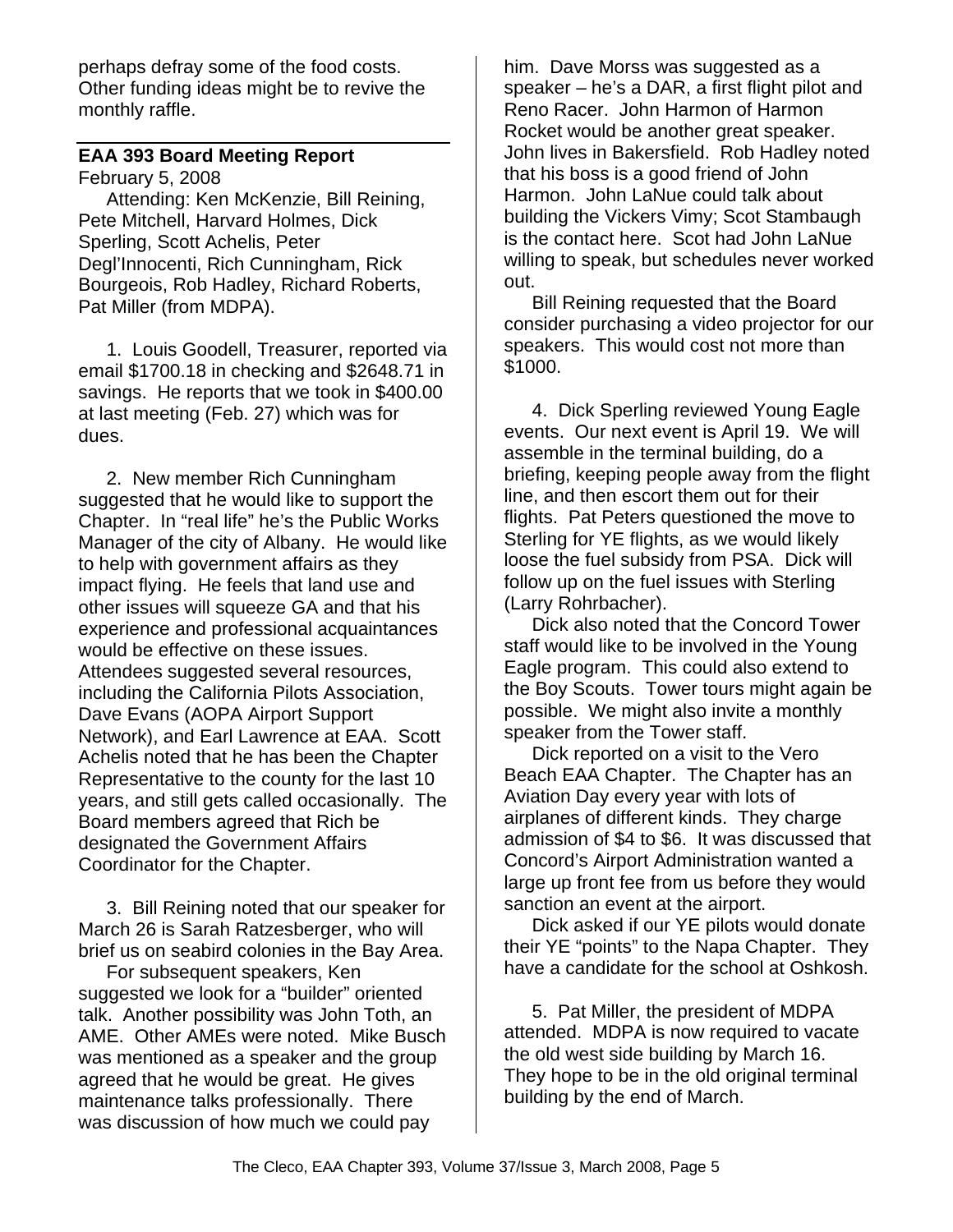6. Volunteers were solicited to bring food for our first dinner meeting on March 26. The food should be appropriate to indoor preparation and distribution given the unpredictability of March weather. SOME of the volunteered items are: hot dogs and condiments, chili, potato salad, green salad, chicken apple sausage, beans, a vegetarian casserole, and a meat and macaroni dish. We are aiming to feed 30 people. A \$5 donation seems about right. From the assortment, people should be able to get 2-3 items for dinner. The Chapter will provide plates, forks, napkins, trash bags and water to drink. We will invite our speaker to join us for dinner.

7. Pat Miller, MDPA President took us on a tour of the new MDPA quarters. There will be some moving of walls to make the new space. The new meeting area is at least as big as where we now meet. It will serve well as a Young Eagle staging area. MDPA is looking for a refrigerator donation for this area – one that is efficient.

## **Informal Fly Out to Auburn** February 27, 2008

Ken Wiley took Harvard in his Glastar; Ron Robinson took Bill Reining in his Glasair I; Bob Rudolph and his wife came in their Cherokee; Phil Jenkins brought Bob Sinclair; and Bob Belshe brought a friend.





**Fly Out to Watsonville** March 1, 2008 Fred and Vi Egli flew down in their Lancair IV, taking Harvard Holmes and Tom Howard with them. Bob Belshe also went in his Lancair, taking Dick Sperling with him. Ken and Akiko Wiley went down in their Glastar.



Fred and Vi Egli's Lancair IV.



Bob Belshe's Lancair 235/320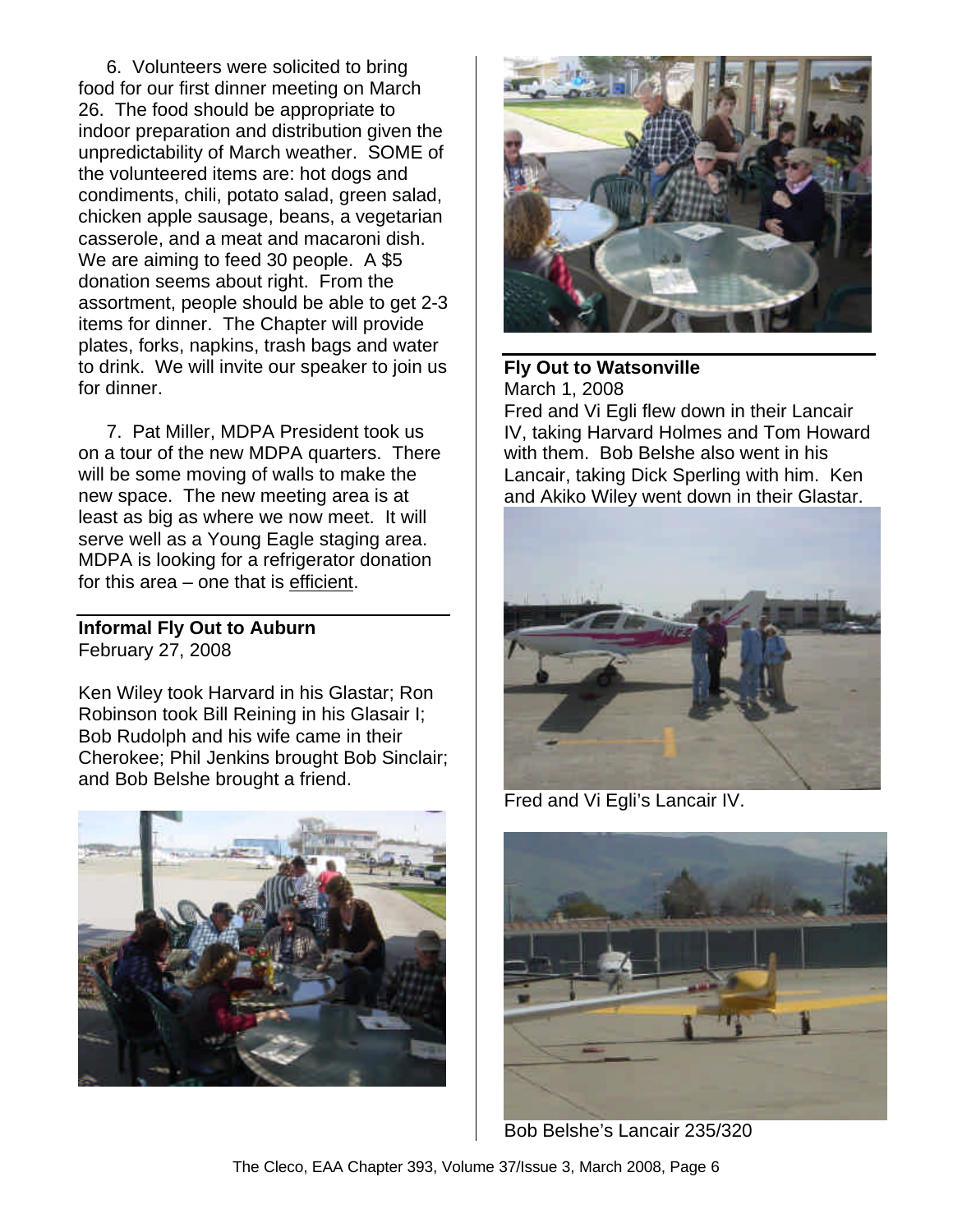

Ken and Akiko Wiley's Glastar





## **Thanks to our Donors and Sponsors**



# **925 689 7220 or 676 5800**

www.alpinepastry.com

# **MTZ Auto Repair**

*ASE Certified Warranty Technicians Family Owned and Operated 889 Howe Rd. Martinez, CA 94533*

**Lifetime Oil Change \$449.95 \$119.95 (B**  *Never Pay For Another Oil Change For As Long As You Own Your Car*

 *COMPLETE AUTOMOTIVE SERVICE AND REPAIR*

*mtzautorepair@sbcglobal.net 925-228-9672*

#### **The Experimental Aircraft Association Chapter 393 of Concord, CA** P.O. Box 272725, Concord, CA 94527-2725 http://www.eaa393.org/ Email: nle@eaa393.org Officers/Appointees for 2008-2009 President: Ken McKenzie pres@eaa393.org 925 283 3119 Vice President: Bill Reining<br>
veep@eaa393.org 510 479 7260  $veep@eaa393.org$ Secretary **Pete Mitchell** secty@eaa393.org 925 685 3700 Treasurer Louis Goodell treas@eaa393.org 925 682 4198 Newsletter Ed. Harvard Holmes nle@eaa393.org 510 526 5347 Tech. Counselor Rick Lambert tc@eaa393.org 925 323 0041 Young Eagles Dick Sperling yec@eaa393.org 925 356 5656 Membership Bill McCoy members@eaa393.org 925 370 6511 Fly Out Coordinator Scott Achelis eaa.393.flyouts@gmail.com 925 935 7920 Government Affairs Rich Cunningham Ex-Vice President Scot Stambaugh ex-vp@eaa393.org 925 962 0255 Photographer Tom Howard photog@eaa393.org 925 933 6015 Photographer Charles Hester photog2@eaa393.org 925 228 2309 Webmaster Harvard Holmes webmaster@eaa393.org 510 526 5347